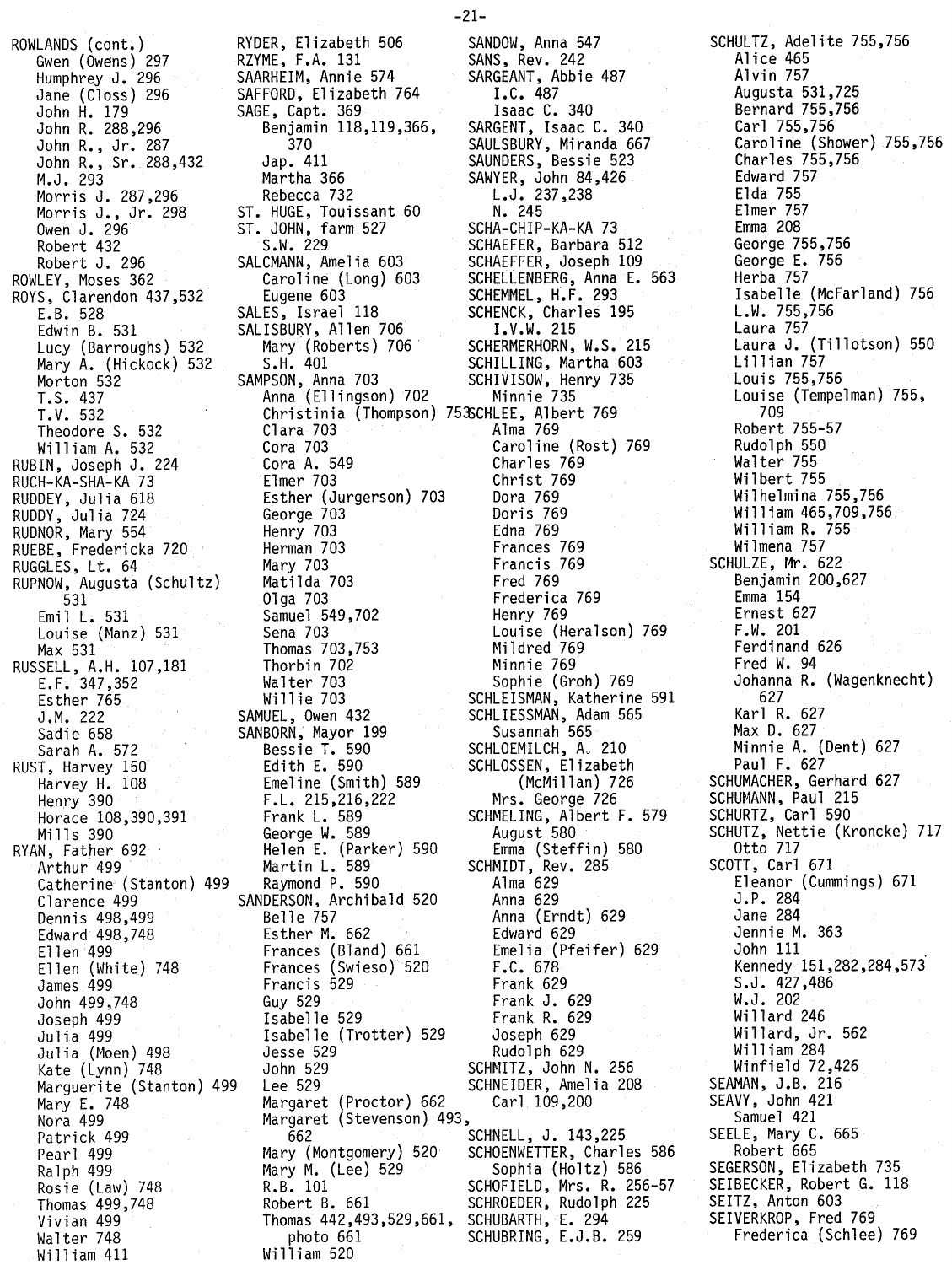SELBACH, Charles R. 712 SHILDGEN, Gertrude (Irons) SLINGER (cont.) Dorothea 712 459 Gustavus A. 143 H.J. 459 Louise A. (Anacker) 712 Helen 459 SELF, Mary A. 368<br>SELK, Johanna 550 SELK, Johanna 550 SHOLTER, Father 692 SELL, Emma (Stevens) 470<br>Otto 470 SELLICK, Blanche (Hall)529<br>Ed 529 SEVILLE, Algernon 766 SIEGEL, Curtis Owen 701 & BISSELL 655 Eleanor (Owen) 701 E.E. 651 Frank 701<br>Ed. 132 John Fran Edward E. 765 SIELER, Emma 722 Emma M. 658 Gottfried 722 Flavia 766 Minnte (Rodie) 722 Fred 766 Franklin 473<br>Frederick 766 Frederick 660rge 473 Frederick 766 George 473 James 658,766 Henry 473 Martha (Golliday) 766 Herman 473<br>Rose (Knutesen) 766 Herman W. 473 Rose (Knutesen) 766 Ruth 766 Julius 473 SEWARD, W.H. 267 Maria 473<br>SHACKLEY, James 229 Maria (Gundlach) 473 SHACKLEY, James 229 Maria (Gun<br>SHANAHAN, Louisa 694 Martha 473 SHANAHAN, Louisa 694<br>SHANKS, Agnes (Robb) 601 David 604 SILL, H.J. 340,344 Marion 604 Harvey J. 305 Mary 601 Miranda M. 305 W.M. 601 SIMMONS, J. Frank 657<br>NNON, Arthur B. 719 SIMONS, Almira 272 SHANNON, Arthur B. 719 Charles O. 719 Ann (DeGraff) 657 Dora M. (Croft) 719 Elizabeth 719 Edna M. (Odell) 657 Helen 719 Emma M. (Seville) 658 SHATTUCK, N.K. 210,215 G.T. 268<br>SHAUGHNESSY, Frank M. 107 George H. 657 SHAUGHNESSY, Frank M. 107 George H. 657 SHAW, Anna 452 George T. 657 Christiana Karner<br>(Keer) 452 David 452 Jasper E. 658 Harry A. 453 Jennie 657 Irene (Curtis) 453<br>James 452 James 452 Joseph 268 Lizzie (Allen) 453<br>Mary 452 Mary 452 Mary A. 657 Peter 452 Roswell D. 657<br>Peter J. Allen 453 Sadie (Russell Robert R. 453 W.G. 268 Robert W. 452 S. 215 William G. 118,272 SHEARER, Elga M. 154,155 Margaret 723 SINER, Father 692<br>EHAN, Patrick 195 SINGLETON, A. 455 SHEEHAN, Patrick 195 SHELDA, Anna 547 Bertha (Startin) 455<br>SHELTON, S.L. 770 Fred 656 SHELTON, S.L. 770 Fred 656<br>SHEPARD, G.N. 245 1nez 656 SHEPARD, G.N. 245 G.W. 247 John 656 Hattie C. 368 Mary 656 Rodney 245 Mary J. (Wilson) 656 SHERBURNE, Eldon 643 SKELLIE, Annie M. 739<br>Ella (Richards) 643 SKEWIS, Mary 572 Ella (Richards) 643 SHERET, Alex 215 SLEEPER, Belinda 661 SHERMER, H. 711 SLIFER, Samuel 200<br>Marie (Anacker) 711 SLINGER, A.R. 284 Marie (Anacker) 711

SHOWER, Carolina 756<br>Caroline 755 SIEBECKER, Judge 139<br>Robert G. 118 SIEDSCHLAG, Emma 577 John Frances 701 SIEWERT, Augusta D. 473 SIGGLEKOW, Miss E.F. 687 SILSBEE, E.P. 156,668 Sarah E. (Rierley) 719 Mrs. Frank (Seville) 766 Wallace Clark 719 Freedom 268,269,272,382 Harry R. 658 Josephine 657<br>Louise 657 Sadie (Russell) 658<br>W.G. 268

Harry 220 John 293 SLOAN, A. Scott 773 Hugh 310 SLOCUM, Mr. 310 SLOWEY, Herbert J. 224 SMEAD, A.H. 109 Abner H. 109 SMITH, Father 212 Mr. 330 A.P. 165,272,329,378,379 Adeline 486 Alice M. (Stephens) 505 Amy A. (Ellis) 646 Ann (Hume) 765 Ardella 506 Augustus P. 305,329 Byron 550 C.H. 109 Carolina (Hecker) 729 Caroline A. 305 Charles 506,645,729 Charles H. 645 Charlotte A. (Snyder) 504 Chester 496 Chester W. 151,154,155, articles by 171,172 Mrs. Chester W. 224 Clara 506 Clark 161,162,372,550 Clifford 764 Cyrus 118 Darwin 756 Dollie A. (Moore) 504 E.E. 505 E.J. 162,367,372 E.W. 225 Edward J. 117,118 Eli E. 505 Elizabeth (Meacher) 646 Elizabeth (Ryder) Richmond 506 Elwood 505 Elwood H. 505 Emeline 589 Emila V. 505 Emily V. 504 Emma (Carr) 506 Eva (Ades) 496 G.B. 350 George 256 George B. 346 Gerold O. 496 Gilbert 504 Griffin 395 Mrs. Harriet T. 264 Ida 506 Ida (Bain) 764 Ira 504,505 Irene A. (Ewer) 645 Isaac 85,109,160,213 Isabelle 506 J .A. 751 Jacob 229 James 765 Jerald 550 Jerome 245 Johanna (Selk) 550 Josephine 504 Julia 521 L.W. 751

SMITH (cont.) Leonard S. 95 Lester 506 Lola (Crisler) 506 Lucinda (Moore) 504,505 Martha 162,372 Mary (McFarland) 756 Mary (Van Aken) 550 Nellie 506 Newton E. 504 Nora E. 761 Oscar 506 R.A. 221 Richard 504 S.D. 761 S.M. 107 Sarah 162,372,506,584 Sarah (Mosher) 504 Sarah J. 643 T.C. 399 I. Clark <sup>107</sup> T.J. 550 Theron 506 Thomas 236 Thomas C. 106,128 Walter E. 504 Wi11iam B. 108 Wi11iam E. 504 Wi11iam R. 220 Williard 550 SMITZ, Father 692 SNAKE SWALLOW 30 SNELL, Alma M. 486 Joseph 427 SNELLING, Col. 49 SNIDER, Beverly J. 472 C.W. photo 470 Charles W. 471,472 F.R. 256 Fred B. 472 Harriet (Kelsey) 471 Harry D. 470 Henry R. 471 John R. 471 Lora (Oswald) 472 Minnie (Drinker) 472 SNOAD, William 109 SNYDER, Charlotte A. 504 SORGEL. Augusta 524 Mrs. Augusta 450 SORRENSON, O.H. 107,109 Oliver H. 108 SOUTHMAYD, Ogden A. 108 SOWARDS, Daniel 437 Eli 437 Johnson 268 Landy 105,436 Lewis 436 SPAIGHT, Bridget 594 SPAIN, William H. 176 SPARKS, Ann (Haggard) 703 Thomas 703 SPAULDING, Sarah 550 SPEAR, Charles 105,401 Chauncey 117,360,401 Edwin farm 676 Gordon 671 Luella (Patchin) 671 Mrs. R.O. 223 SPENCER, E.A. 448 W.C. 229 William C. 156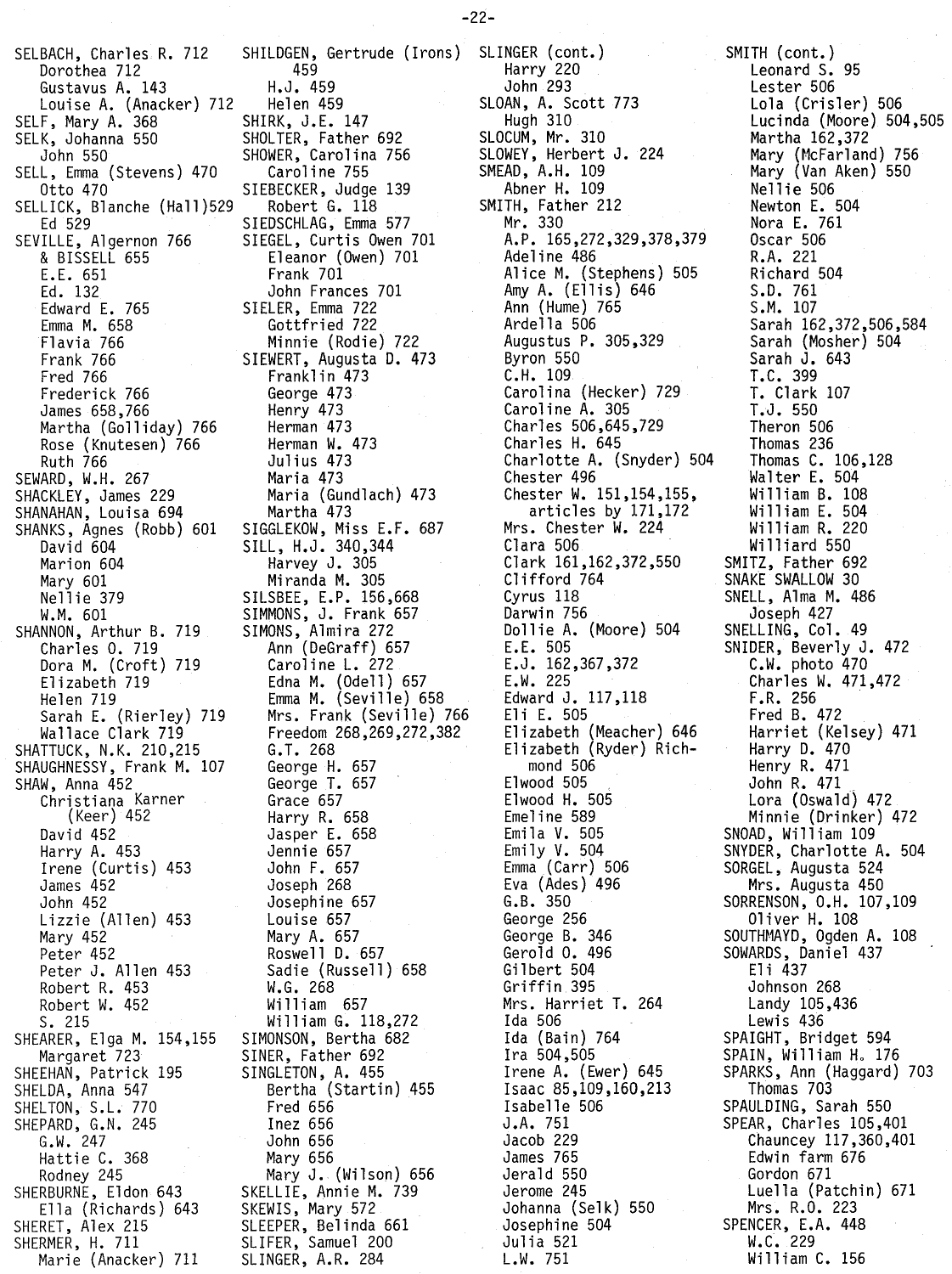SPICER, A. 218 Avery T. 747 C.E. 280 Caroline 218 Carrie A. 747 Christina 218 Clifford 280 Laura C. (Eastman) 747 R. 218 Tacy 218 SPILDE, Alice 461 Anna (Berguson) 461 Anna (Davidson) 461 Edna 461 George 461 Hans 461 L.H. 461 Lawrence 461 Madli 461 Madli (Westrheim) 461· SPONHEIM, farm 767 Adelia 768 Carrie 767,768 Christie 768 Edwin B. 768 Ellen (Moe) 768 Emma (Stromme) 768 Ernest J. 768 Ida 768 Ingle E. 767 family photo 768 Iver C. 768 Mil dred 768 Rose (Anderson) 768 SPOON (the), 73 SPRAGUE, Catherine 764 V.H. 562 Vosburg 246 SPRECHER, Katherine 569 R.A. 201,222 SPRINGER, John 105,458 John M. 214,304 SQUIRE, L.A. 332,352,488 SQUIRES, Dr. 527 R.A. 407 STAHL, Abraham 713 Adelaide 714 Almira A. 714 Benjamin F. 714 Catherine R. 714 Elizabeth (Bear) 713 Ellen (Kyes) 714 Harriet J. 714 John Fi rman 714 Joseph Carlisle 714 Louisa (Rogers) 713 Mary E. 714 Samuel 713 William E. 714 Winfield S. 714 STAMM, Emma (Plummer) 740 George 740 STANGE, Herman 755,756 Wilhelmina (Schultz)755 756 STANLEY, Ada A.E. (Twitchell) 684 Ada E. (Twitchell) 667 Ann M. 683 Aqui lla 683 Ella (Anderson) 685 Frank 667

STANLEY (cont.) Frank A. 685 Guy 667 Guy C. 684 H.C. 667 Henry C. 683 Mabelle 667 Malinda (Blodgett) 683 May B. 684 Thomas 683 STANSBURY, D. 214 STANTON, Benjamin F. 117 Catherine 499 Edward 499 Elizabeth 499 John 499 Marguerite 499 Mary 499 Michael 499 Mrs. Nora 499 Thomas 499 STAR, Walker 73 STARE, F.A. 249/Fred A.245 STARK, Abiel 391 Joshua A. 178 STARKES, Knute 547 Susan (Burke) 547 STARR, Damon C. 375 Eason 375 Fred 377 STARTIN, Allen 453 Bertha 455 Chi 11 ie 455 Christina 455 Eliza 455 Ella (Illgen) 455 John 454,455 Lill ie 455 Matilda (Davis) 454 Sarah 455 STAUDENMAYER, Adeline 601 Arthur 599,600 Charles 599,600 Clarence 599 Cora 601 Edward R. 598,601 Esther 599,600  $\sim$   $\sim$ Eunice 599,600 George 598,599,600 Gordon 601 Grace 599,600 Grover 599,600 Helen 601 Howard E. 601 John G. 598,599,600,601, 687, Photo 598 John L. 598 Mabel (Hall) 599,600,601 Mrs. Margaret 599,600,601 Margaret (Knaser) 598 Margaret (McLeish) 599,600 Mary 598,687 Mary (McLeish) 601 Mary (Shanks) 601 Maude I. 601 Mildred 599,600 Ralph 599,600 Royal 599 Sophia 598 Theresa 598 Walburg (Reicher) 598 William A. 598

STAUDENMEYER, John D. 726. John L. 600 Royal 600 STEARNS, A.B. 165 Alonzo B. 438 L.W. 165 STECKELBERG, Albert 501 Lerna (Groves) 501 STEDMAN, Reuben 276 STEEL, Edward 268 James M. 268 John 268 STEELE, Lt. 74 Alvin 643 Eliza 272 Ida (Plenty) 643 Maria 626 W.J. 362,673,699 William 168 STEERE, E.A. 256 STEFFIN, Emma 580 STEHLE, Father 692 STEIN, Charlotte 620 Powell 120 STEINBACH, Adelaide (Trapp) 570 George 569 Jacob 569 Katherine (Sprecher) 569 Mrs. Kupple 570 Louise 570 STEPHENS, Alice M. 505 Ida (Tieman) 505 Nels W. 505 STEPHENSON, Rachel 731 STEVENS, Allen 470 Ann (Williams) 470 Arthur W. 554 Blanch (Walters) 554 Charles 470 Chloe 470 Corrah 478 E. Ray 118 E.W. 148 Elizabeth 554 Emma 470 Eva (Wheeler) 470 George 553 George A. 470 George C. 553 Hattie 470 Jane (Messer) 553 Julia 428 Laura 470 Lawrence J. 553 Lillian 554 Lillian (Burling) 553,554 Lolita 554 Lucy 478<br>Mary 470 Mary 470 Sarah J. 470 Susan 501 STEVENSON, 416 Miss 663 Agnes (Wilson) 492,494, 649 Alexander 649 Andrew 492,649 Anna B. 492 Anna B. (Wilson) 494 Anna L. 492 Clark 649

 $-23-$ 

STEVENSON (cont.) David 492,649 Davidson 492 Edna E. 494 Ell en 451,492 Emma E. (Grey) 494 Esther (Mackay) 492 Esther (Mackie) 662 Glenn 494 Iva 494 James 492,649,662 Jane 492 Jeanette 492 Jessie (McMillan) 492, 726 John 492,649,726 Mrs. John 726 Kenneth 649 Margaret 492,649,662 Margaret (Kenneth) 649 Mary 649 Thomas 494,649 Violet E. 494 William 492,494,648, photo 648 STEWART, 416 Alva 94,118,180,215 Florence (Towers) 604 John 748 Kate (Moran) 748 Katherine 604 Kenneth 604 Margaret 525 William E. 604 STODDARD, Polly 658 STONE, Alice 675 Jacob 427 Jotham J. 675 Martha (Howarth) 675 W.H. 218 STONER, Lydia 765 STOPPENBACH, Adelaide Brown 241 STOREY, Elizabeth 654 R. 218 STORY, H.A. 210 STOTT, Jemima 727 STOTZER, Alma 640 Anna (Rohrer) 640 Elizabeth (Urban) 639 John 639 Oscar F. 640 Rudolph G. 640 Samuel 639 STOUT, Charles W. 758 G.W. 221 Lillie (Rockafellow) 758 Margaret 758 STOW, Justice 118 STRANGEWAY, Mrs. 272 Marion M. 652 STRATTON, Mrs. Asenath 163,241 Emily 163,241 Mrs. Polly 163,241 Richard 163,241 STREETER, Catherine R. (Stahl) 714 Edwin 714 J.F. 147 STRICKNER, Father 692 STROBEL, Albert 732 Esther E. (Mills) 732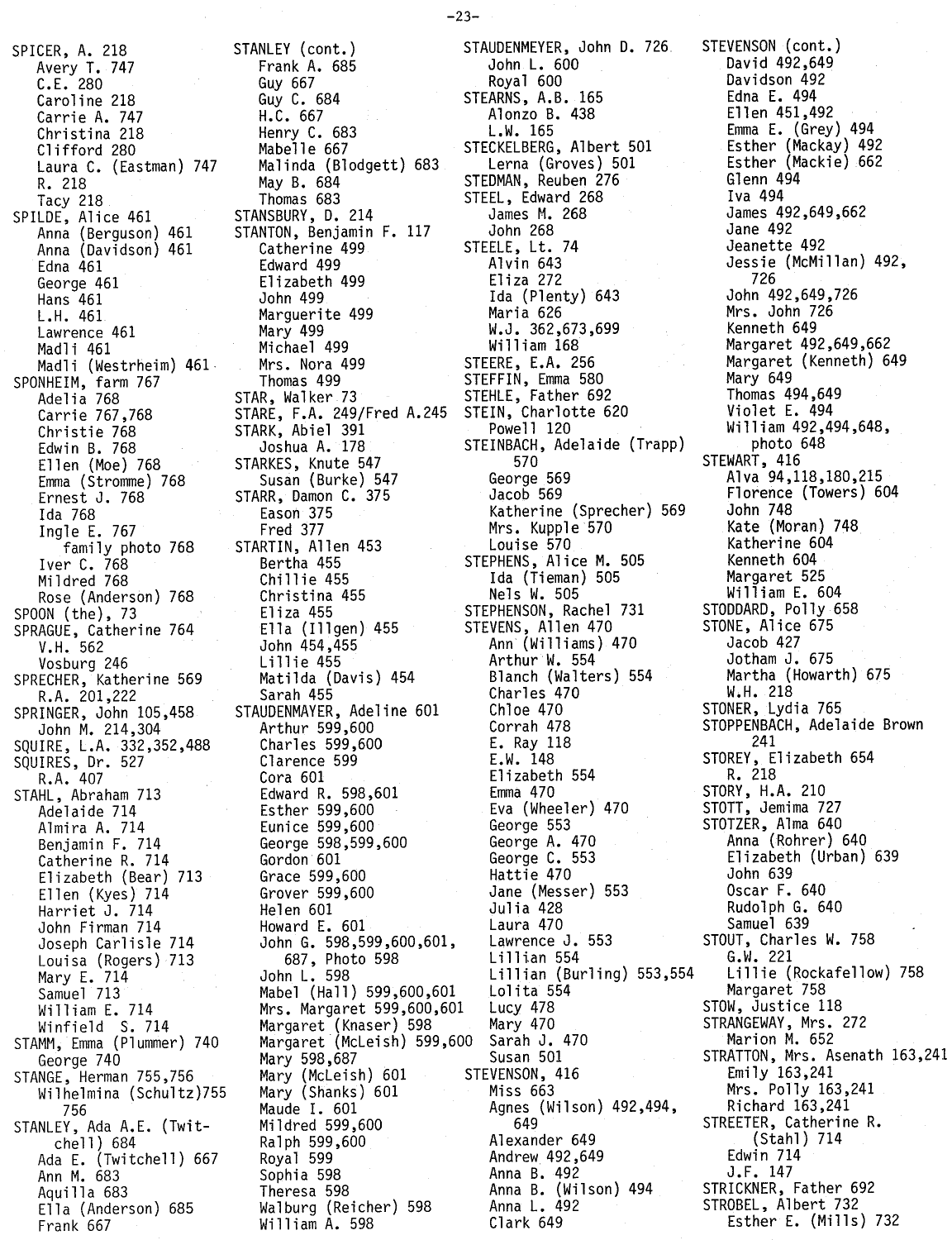SIRUEBEL, AIDEMI 661 TAYLOR (CONT.) THOMAS (CONT.) STROMME, Emma 768 Emma E. 683 Mary 659,665 STRONG, M.M. 320 Emma M. (Roskie) 623 Melvin 522 STROUD, 268 Eugene 683 Merritt A. 521 Perry G. 179,263 Maria (Curtis) 682 Stephen 714 STUBBINS, Priscilla 637 Minnie (Roskie) 622 THOMPSON, A<br>STURGES, Orlina M. 231 Nathaniel A. 682 Anna 753 STURGES, Orlina M. 231 Nathaniel A. 682<br>STURKEN, Sjur 119-20 Nellie (Rulick) 694 STYLES, Jessie 714 Peter 416 Charles B. 407 SULLIVAN, Anna (Lehan) 746 S. 81<br>Bridget 513 William 622 SUMMERFIELD, George 85 TEMPELMANN, Anna 709 Tearl 736 SUMNER, Edwin V. 74,167-68 August 708 Elizabeth (Segerson) 73<br>SUND, Charles 294 Augusta (Pohlman) 709 Emma (Hindrickson) 736<br>SUNDBY, G.A. 285 Frederick 708 H.M. 156 SUND, Charles 294 Augusta (Pohlman) 709 Emma (Hindrickson) 736 SUNDBY, G.A. 285 Frederick 708 H.M. 156 SURSON, Anna 654 Laura 709 Halvor 735 SUSAN, Charles 217 Louise 709,755 Harriet 736 SUTTON, Carrie 707 Wilhelmina 708 Henry 147 SWAIN, Mrs. Harriet 390 E. 229 Mena 517,753 Nathan 390 Clara 557 Nels 651<br>SWARTZ, Doris 515 Dorothea 725 Nettie 753 SWARTZ, Doris 515 Dorothea 725 Nettie 753 SWARTHOUT, John 106 Henry 557 Ole H. 735 SWEARINGEN, Thomas 105 Michael 556 Thorkel 753 SWEENEY, John 160,212 Sophia (Gatzke) 556 Thornton 517,752 SWENSON, Magnus 259 Richard 557 Tornia 753 SWIESO, Frances 520 Mary (Witte) 557 IHOMSON, Andrew 604 SWIFT, Z.J.D. 109 Alfred 521 THORN, Garrit T. 240 SYDOW, A.H. 245 Charles H. 521 THRASHER, Hettie 624 SYLVESTER, William 155,187 Clara 52:<br>TALK ENGLISH, 24 D.M. 665 TALMAN, Elias 714 E.B. 353 TIEMAN, Ida 505 TANNER, Ann (Bull) 771 Edward 522 Nora 594<br>Frances A. 771 Ellen E. 674 TIFFT, B.L. 111

Frances L. (Folsom) 661 Elizabeth J. (Coyne) 683 Martha (Loveless) 522 Moses M. 82 Emmons 108,637 Merritt 522 family 229 Eunice (Draper) 682 Nellie 522  $m111$  104  $\phantom{m111}$  Eunice E. 683  $\phantom{m111}$  Nora 732 Dick 720 George H. 683 & PINNEY 270 Harriet E. (Curtis) George W. 682 S.B. 300 Robinson 720 Helen M. 682 S.M. 155<br>Leda 559 J.B. 118,222 S. Miles W. 714<br>Monell 117 Leda 559 J.B. 118,222 S. Miles W. 714 Morell 117 James B. 111 Samantha (Jackson) 318 Morrill 268 & wf 268 dennie (Ritter) 683 Samuel 322<br>P.G. 253,254,photo 254 Louisa (Shanahan) 694 Samuel B. 316-18 P.G. 253,254,photo 254 Louisa (Shanahan) 694 Samuel B. 31<br>Perry G. 179,263 Maria (Curtis) 682 Stephen 714 Martha 469 THOMPKINS, Carrie 550<br>Mary A. 682 Sarah (Spaulding) 550 W.S. 108,118,202,210, Mary A. 682 Sarah (Spau 263 Sarah (Spau 263 Melvin W. 694 Sarah (Spau 263 Melvin W. 694 S Melvin W. 694 **William 550**<br>22 Minnie (Roskie) 622 THOMPSON, Alexander 194 STURKEN, Sjur 119-20 Nellie (Rulick) 694 Bretah (Woodwick) 651 Bridget 513 William 622 Christina (Gunderson) 753 John 746 TEETER, Ella I. 483 Christinia 753 Mary 746 TEETER/PETER? 483 Cornelia M. (Johnson) 753 Charles T. 210,217 Mary 708 Harry 217 Carrie I. 773 Wilhelmina (Bublitz) 708 Hugh Miller 216 Frances (Murphy) 773 William 708,755 Ingaborg (Fadness) 468 Hobart E. 773 TEMPLE, Charles 105,402 Ingbert A. 753 J.J. 542 TENNEY, Mrs. E.W. 156 Irena (Hanson) 753 James H. 437,772 TENNISON, A.C. 688 Jennie 753 Jane (Bentley) 772 Alban C. 263 Levi 753 John J. 772,773 TERRELL, Achsah 694 Lewis 651 S. Jane (Lee) 773 THAYER, A.O. 216 Mabel 736 Marshall 390 THIEDE, Charles F. 556 Nellie (Moul) 651<br>Nathan 390 Clara 557 Nels 651 Frederick 515 Frank 557 Ninian 416 Nelson 106,108 Herman 557 Sheldon 92,186,199 Thomas 118 Louis 557 T.O. 141 Mrs. Tommy 368 Louise 587 Thomas 468 ESO, Frances 520 Mary (Witte) 557 THOMSON, Ann:<br>Fredericka (Becker) 520 THOMAS, Mr. 268,301,319 Jane 604<br>John 520 (Bartlett) 318 W.J. 223  $\frac{\text{(Barlet)}}{\text{Alfred 521}}$ **D.M. 665 THURLOW, Ellen 584**<br>**E.B. 353 TIEMAN, Ida 505** Edith 522 TIERNEY, Catherine 594<br>Edward 522 Nora 594 Frances A. 771 Ellen E. 674 TIFFT, B.L. 111 John 256,771 Hannah 625 TILLOTSON, C.C. 437 TAYLOR, A.C. 223 Jeanette 692 Carrie (Thompkins) 550 Achsah (Terrell) 694 John 109,300,318,322,418, Ella/Louise 474 Alvin C. 622 **Farm 497** George S. 550<br>Andrew G. 682 **Julia (Smith) 521** J.R. 549 Andrew G. 682 Julia (Smith) 521 J,R. 549 Dearborn 118 Lucy 316-18<br>Ebenezer 694 Margaret (Hu

Margaret (Hutchinson) 714 Nina A. 550

TILLOTSON (cont.) Prudence (Curtis) 550 TILTON, H.C. 244 TIPLER, Emma 765 TOBIN, Arthur R. 224 TOBY, William 390 TODD, placd 528 TO-KAU-NEE's village 641 TOLES, E.A. 440 E.A. Jr. 440,165 TOLLAKSEN, B.E. 146 TOMLINSON, 333,340-41 Mr. 333,341 Amanda (Meadowcroft) 483 Charles H. 483 Ella I. (Teeter) 483 Fred 482 Grace 483 John 482 Joseph 482 Joseph C. 483 Mark 483 Mary (Chippendale) 482 Mary (Cutsworth) 482 Mary J. 473 Ralph 482 Robert 482,483 William 482 TOMPKINS, Iva 470 Wesley 470 TONGEN, Mr. 109 H.H., Jr. 109 TOPLIFF, Squire 390 A. 109,282 Albert 106 Alfred 81,109,376,436 TOPP, Alma 735 Annie 571 Charles 735 Frederick 244 Henry 735 John 734 Minnie (Schivisow) 735 Rudolph 735 TORBERT,S.S. 440 TORBET, S.S. 150 TOWERS, Florence 604 Iva M. 604 James S. 604 John 604 Lewis 604 Margaret (McLeish) 604 Marion (Shanks) 604 Robert J. 604 Sarah 687 Wallace W. 604 Walter J. 604 TOWN, Allen 703 Elisha 120 Jane (Haggard) 703 TOWNSEND, A.J. 129,162,428+ Abbie (Sargeant) 487 Adeline (Smith) 486 Alma M. (Snell) 486 Archibald J. 486 Elias 486 Ella J. (Cave) 487 George C. 487 Gerald J. 487 Homer 487 Hubert I. 487 Jacob 130,486 Mrs. Jane 486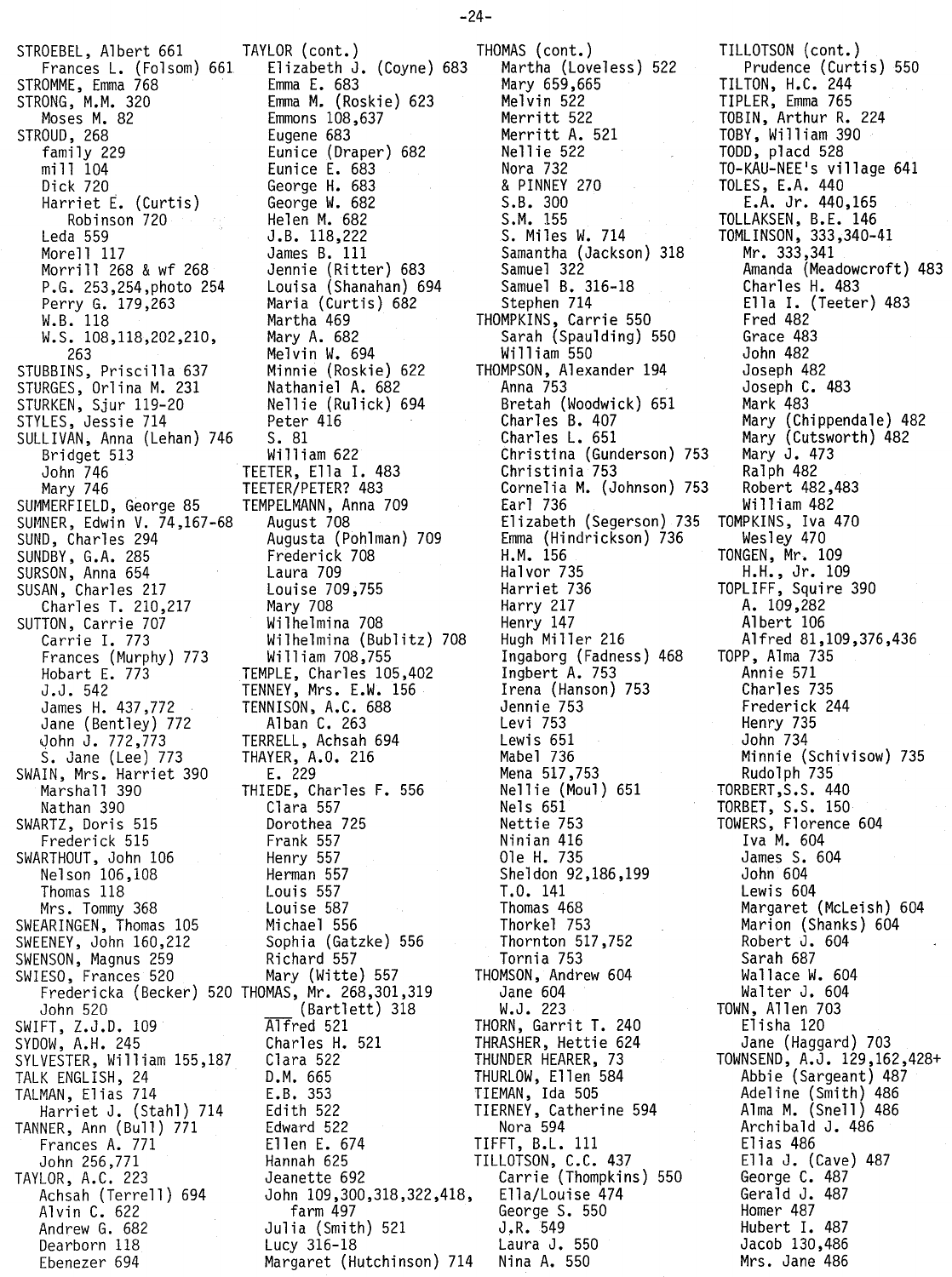TOWNSEND (cont.) Joseph 486 Leonard D. 486 Louisa (Pike) 486 Sarah 486 TRACHTE, Anna 721 TRADER, Matilda 459 TRAIN, H.V. 214 TRAPP, Adelaide 570 Adelaide M. 515 Anna (Fisher) 526 Anna M. 515 Caroline 515 Casper 515,526,570 Eva 515 Henry 544 Henry W. 515 Hugo 515 Isabe11e 555 John 554,photo 554 Joseph L. 515 Laura 515 Lawrence 526 Lawrence A. 515 Louis 515 Mary photo 554 Mary (Riedner) 554 Mary (Rudnor) 554 Myrtle (Nelson) 544 Olive 515 Otto 554 Peter 515,554 Tillie 515 Veronica (Riednor) 515 TREADWELL, Clarence L. 696 Harvey 696 Helen (Farrington) 696 Henry F. 696 TRIMM, E. 214 TROTTER, Isabelle 529 TROUT, Mary C. 218 TRUE, E.C. 151 TUCKER, L.J. 132,151 TUCKSON, Dora (Schlee) 769 John 769 TURNER, Mr. 342 A.J. 31,94,102,107,110, 113,135-137,180,181, 191,196,230,282,337, 387,531 Mrs. A.J. 190 Abel 531 Andrew J. 138 Anna E. 531 Bluford 76 Ellen B. 139 Frederick J. 139 "Jack" 138 Joseph W. 81 Mrs. Mary 531 Mary O. (Hanford) 139 W. 332 Wi11iam F. 139 TWIGG, Thomas 86 TWIGGS, David E. 50,168 TWITCHELL, Ada A.E. 684 Ada E. 667 Al ice M. 667 Effie (Hibmer) 667 Henry Ward 667 Jessie W. 667 Lee W. 667

TWITCHELL (cont.) VANDERCOOK, D. 151,187,201 WALDO, Fannie 223 Miranda (Saulsbury) 667 VANGAN, Carolina L. (Bergum) Emeline (Long) 728 UDELL, George 744 Henry 547 Henry 547 WALKING TURTLE,<br>252 Mary 744 WAN MIDDLEWORTH, John 294 WALL, Caleb 252 UDEY, Albert 510 Mrs. Sarah 294 Geo. 116,215,195 Emma (Mingel) 511 VAN NESS, Emma 2<br>Hazel 511 Mrs. Emma 658 Lillian (Bissett) 510 Peter 110,272,658 WALSWORTH, () UFFENBECK, William 219 J.J. 746<br>
UNDERDAHL, Adeline 542 VAN WINTER, N. 377 WAMBHEIM, Jorand UNDERDAHL, Adeline 542 VAN WINTER, N. 377 WAMBHEIM, Jorand 767<br>Alex 542 VAN ZANDT, Benjamin 215 WAMPEN, H.W. 479 Clara L. 542 VILAS, Wm. F. 773<br>Edla M. 544 VINCENT, Dr. 282 Hans 542 Emilie (Arsand) 611 WARREN, Dr. 269 Ida 542 Frank 611 Nathan 193 UNGER, Louisa 560 Charles 519 Phineas 340 UPDAHL, Ida 767 Fred 519 Ray 222 UPHOFF, Edward 476 Gusta (Iebish) 520 WATTLES, Henry 740 URBAN, Elizabeth 639 VOTH, Albert 579 WAU-KON-GA-KO, 73 UTLEY, Joseph 277 Arthur 579 WAU-KON-GE-WE-KA,60 UTTER, Jessie 699 Carl 579 WAUNKIE, James 81 UXDALL, Elizabeth 707 Howard 579 Lola (Bartholomew) 635 VALENTINE, Isaac 674 Louisa (Hafenstein) 578 Benjamin L. 186 VALKAMON, Mrs. H.V., Jr.678 Michael 578 & BRONSON & BRONSON<br>Helen (Moran) 678 WADDEL. Elizabeth 604 Hattie 670 VAN AKEN, Dick 550 WAGENKNECHT, Johanna R. 627 Julia A. 427 VAN CAMP, Sgt. 55,616 WAGNER, Frank 672 William 671 VANCE, Sarah J. 718 Ida (Cummings) 672 WEBER, Johanna 635 VANCE, Sarah J. 718 Ida (Cummings) 672 WEBER, Johanna 635<br>VAN CLEVE, Lt. 64 Matoe 672 WEBSTER, Daniel 267<br>Charlotte O. (Clark) 53, Nelli Horatio P. 53 WAITE, William 272

M.E. 666 Decatur 215 Fannie E. 206 M.W. 666 VANDERPOEL, E.F. 274 Luthera 206 VAN DUSEN, Lawrence 421 WALKER, E.H. 246<br>VANGAN, Carolina L. (Bergum) Emeline (Long) 728 Moses 684 547 Mrs. John 728 Mary 744 VAN MIDDLEWORTH, John 294 WALL, Caleb 252 Mary (Moore) 744 S.A. 150 Elizabeth (Cross) 704 Hazel 511 Mrs. Emma 658 Fanny E. 566 Joseph 510 Jesse 110,128,129 Thomas D. 118,421 Laura A. (Fillmore) 510 Mary 658,659<br>
Lillian (Bissett) 510 Peter 110,272,658 WALSWORTH, (1998)<br>
Myron G. 510 Sarah B. 435 Sarah B. 435 Myron G. 510 Sarah B. 435 Pauquette 185 Vinnie 510 VAN OSTRAND, Mrs. E.H. 223 Silas 106,118,184,194 Walter 510 VAN WAGNEN, Ada (Maltbey)746 WALTERS, Blanch 554 Alex 542 VAN ZANDT, Benjamin 215 WAMPEN, H.W. 479 Alma(Howks) 542 VAUGHAN, S.K. 107,169,221 WANNER, Caroline 7<br>Relmont 542 Samuel K. 176 Leonard F. 271 Samuel K. 176 Leonard F. Leonard F. 271 Leonard F. 271 Leonard F. 271 Leonard F. 271 Leonard F. 271 Leonard F.<br>Bernice L. 542 VEEDER, R.F. 106,110 WAR CLUB, 30 Bernice L. 542 <br>Bernice L. 542 <br>Berthena A. (Bergum) 547 Richard F. 105,120,187, WARD, Mrs. 212 Berthena A. (Bergum) 547 Richard F. 105,120,187, WARD, Mrs. 212 Clara 542 217 John 724 Edla M. 544 VINCENT, Dr. 282 Kate (O'Keefe) 724 Ellick O. 543 VLIET, Garret 396 WARDEN, Justice 427 Emile (Ingerbough) 543 J.B. 251 WARDROP, Marion 663 Emily (Gunderson) 542 VOERTMAN, Alvina 611,610 WARGENTIN, Sophia 577 Emily (Munson) 542 August, Sr. 610 WARNER, E.H. 222 G.O. 542 (a.e. of the Bertha 611 of the Fanny 503 (a.e. of the Bertha 611 of the Bertha Fanny 503 (a.e. of the<br>George 542 (a.e. of the Fanny Fanny Fanny Fanny 503 (a.e. of the Fanny Fanny Fanny Fanny Fanny Fanny Fanny Fan George 542 - Clara 611 - Lucius 118,2<br>Grandville 542 - E.A. 600 - Matthias 272 Grandville 542 E.A. 600 Matthias 272 Henry 542,547 Emma 190,611 Mr. 282 Mrs. Ingeborg 543 George 611 WASHBURN, W.B. 193 Lila J. 542 Henry 611 WATERBURY, Alonzo 268 Louis 542 Herman 611 Mrs. George 588 Maria 543<br>
Martin 542 Louis 611 Louis 611 Susie E. (Goff) 588<br>
Martin 542 Louise 611 WATERHOUSE, Henry 407 Martin 542 Louise 611 Martin 542<br>Martin 542 Louise 611 Martin 542 Martin 542 ~1ary542 William 611 M.221 Ole 542,family photo 543 VOLK, 200 Marvin 484 Otis 544 VON RAGIR, Louis 219 WATERS, Brigetta A. 485 Sarah M. 544 VOSBURGH, Cornelia 543 Jefferson 427 Tina (Atleson) 544 Orin 543 WATSON, Elizabeth 305 Tinie (Berghum) 542 VOSS, Adolph 519 Joh~ 305 Matilda (Hahn) 476 Sophia (Camp) 519 Josephine (Plummer) 740 Smith 699 Ferdinand 107,578,616 WAYDOCK, John 635 P.P. 707 Katie (Reinhard) 579 WEBB, B.M. 428 Helen (Moran) 678 WADDEL, Elizabeth 604 Hattie 670 Mary 550 WAGGONER,J.H. 137 S.P. 427<br>| CAMP, Sqt. 55.616 WAGNER,Frank 672 William 671 Charlotte O. (Clark) 53, Nellie 671,672 S.R. 705 197 WA-HO-PO-E-KAU, 73 Winifred 705 H.P. 197 WAIT, Caroline 272 WEDGE, Elder 421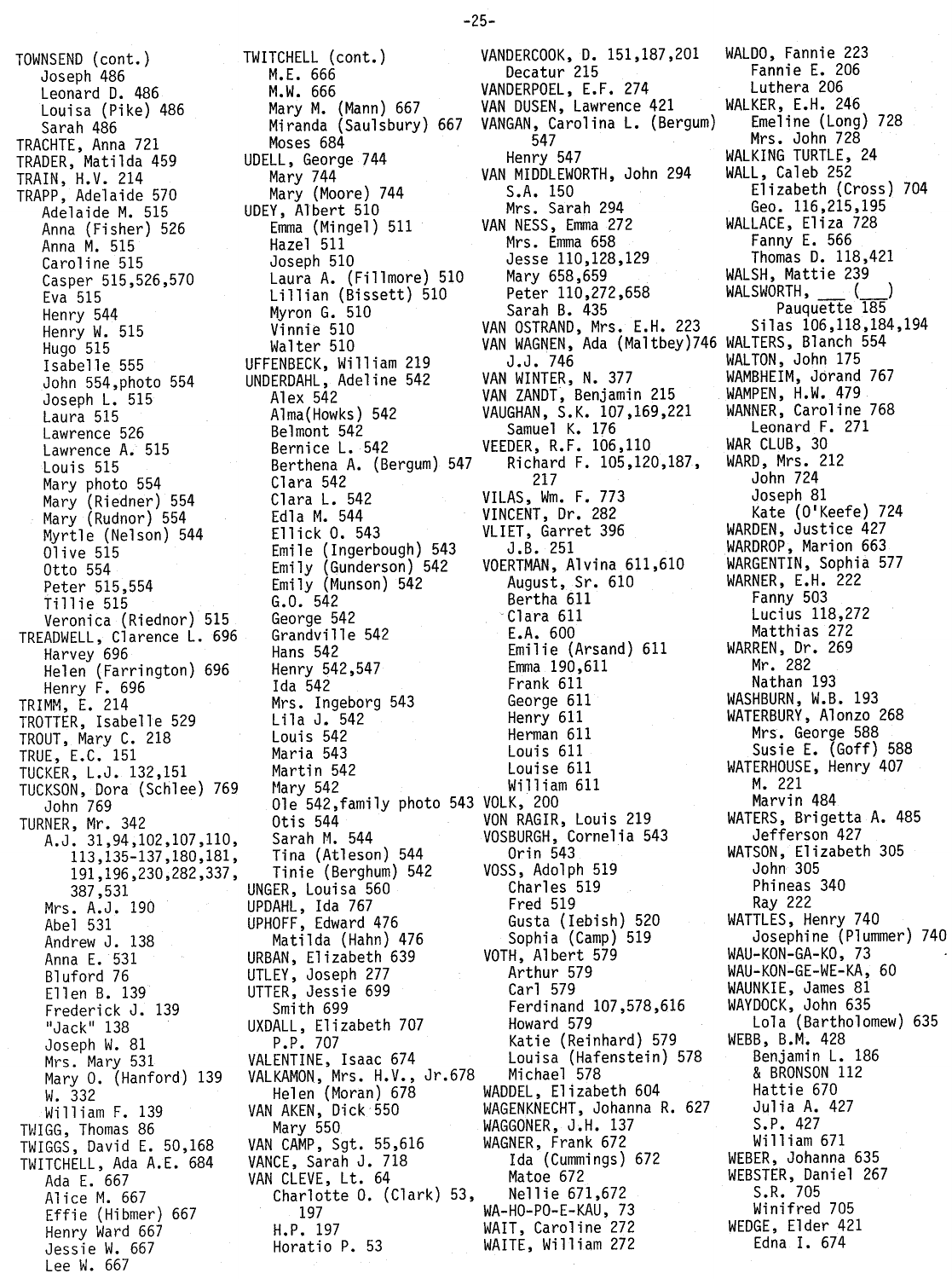WEDGE (cont.) George 674 WEHRHEIM, A.S. 188 WEIDEMAN, M.W. 571 Matilda (Linck) 571 Martin 245<br>WEINKE, E.A. 223 WEINKE, E.A. 223 WEIR, Mrs. A. 216 Andrew J. 617 Ann (North) 616 Annie 559 Fanny (Jerrison) Pugh<br>617 617 Mrs. Hill 617 Rebecca 728 William 55,616,617 WEISMAN, Amanda 526 WE-KAU, 45,46+ WE-KAW 43 WELCH, W. 492 WELDON, W.G. 641-42 WELLEN, Coonrod 280 WELLS, Alice M. 594 Benjamin o. 594 Darius J. 178 Dorothy E. 594 Emily 622 Ida (Robbins) 594 J.E. 191,622 J.H. 107,132,223 Jabes 417 Jabez H. 593 Jennie (Mitchell) 622 Margery O. 594 Marion E. 594 Minnie A. (Purnell) 594 Ronald J. 594 Ruth 622 T.S. 384 Thomas J. 621 W.H. 55 William 213,593,621,622 WENTWORTH, Lydia H. 216 McGREGOR Co. 350 R.B. 137,201,204,215, 595, Co. 303 Mrs. R.B. 190,191,192 Robert B. 135 W.S. 201 WENTZEL, Mary 614 WESNER, Frank O. 141 WESTCOTT, Ida A. 364 WESTERFIELD, John 244 WESNER, Frank 0. 141 (Warren 552)<br>
WESTCOTT, Ida A. 364 (WHITTEMORE, H.C. 217<br>
WESTERFIELD, John 244 (WIEDEMANN, Mrs. Catherine<br>
WESTPHAL, Anna (Kolell) 530 712 August 530 Bertha (Nutzell) 530 Clarence 530 Harold 530 Henry 529 Hilda 530 WESTRHEIM, Madli 461 WHEELER, A.B. 630 Alice E. (Edwards) 551 Carl 560 E.J. 146 Eva 470 Franklin 551 Herbert E. 551 J.R. 249 J. Russell 247,551 John E. 247,551 John E., Jr. 551-52 John Russell 246,551

WHEELER (cont.)<br>Julia (Haskin) 630 Julia (Haskin) 630 Lyman A. 552 Marie A. 552 Mary (Rockwell) 551 WHIRLING THUNDER 59,60 WHIRRY, William T. 442 WHISTLER, Major 44,48 Wi 11iam 43 WHITE, Daniel 115,116 Elizabeth (Long) 728 Ellen 748 Mrs. H. 362 Harry 728 Harvey 362 Mary (O'Keefe) 724 Inomas 724 WHITE CROW, 25, village 70, 74 WHIIL FRENCH, 61 WHITE PAWNEE, 26 WHITE PIGEON, 73 WHITE WOLF, 73 WHITELAW, 416 Anna Reid 657 Edith M. 657 Hannah (Gidley) 657 /Robert 656,65 William Reid 656 WHITETT, Margaret 675 WHITING, Abigail 318 Henry 39 WHITMAN, A. 218 WHITNEY, Mr. 197 A.H. 249 Alonzo H. 552 Arlina 553 C.J. 207 Mrs. Caroline 552 Clark 185,197 Daniel 92,199 Esther M. (Lee) 553 H.A. 229,234,235 Helen M. (Pierson) 553 Henry A. 552 Henry Lee 553 Jonathan 110,397,424 Lillian (Burling) Stevens 553 Lillian M. 553 Warren 552 WHITTEMORE, H.C. 217 WIEDEMANN, Mrs. Catherine 530 712 R.L. 215 Dorothea 712 Nicholas 712 WIEDERHOLT, Pauline 648 WIENER, Oscar 245 WILCOX, Sarah A. 727 WILD, Ann 730 WILDERMAN, J.H. 218 WILKE,Alice 560 Caroline (Epstein) 560 WILLIAMSON, John 215 Charles 560 Henry 560 WILKENSON, John 217 WILKINS, Eliza 681 Nathaniel 389 Samuel 341 WILKINSON, Mary 701

WILLIAMS, Alice 754 WILSON (cont.) Ann 470 Anna 754 Annie (Defferding) 596 Arthur 596 Arthur L. 597 Benjamin 107,440,447 Blodwen 605 C.H. 147 Catherine 581,607,706 Charles 596 D.E. 706 D.G. 107 David 605 David E. 606 David J. 605 Dorothy (Roberts) 706 E.B. 288,291 Edward 432 Elizabeth 706,754 Mrs. Ellen 754 Ellen (Jones) 607 Ellen (Roberts) 706 Gabriel 290 Griffith J. 605 Gwen (Roberts) 605 Hannah 754 Harry W. 596 Henry W. 224 Hugh 607 Hugh T. 606 J. Ll. 291,706 J.S. 221 Jane 607,754 Jeremiah 179 John 432,607 Kittie 209 Lizzie 607 Margaret 605 Margaret (Jenkins) 605 Margaret (Owens) 606 Margarite Given 606 Mary 685 Mary (Jones) 581 Mary J. (Edwards) 606 May H. 463 Michael J. 596 O.P. 60,463 Mrs. O.P. 57 Owen 754 Peter 107 Pierce 754 Price 607 Price 607<br>R.L. 215<br>Richard O. 754<br>Robert 282 Robert 282 Robert R. 706 Ruth 597 Sarah 754 Thomas 606,607 William G. 581 Wi 11iam L. 596 William R. 288 WILLS, J.H. 131 WILSON, Agnes 492,494,649 Anna B. 494 Edith 456 Floy E. 456 Hugh 456,494 James 119,414,456,480, 491,615,649,663

James W. 655 Janet 456 Mrs. Janet 350 Janet (Jamieson) 455 Janette 480 John 301,655,family photo 655 John J. 455 John Jamieson 456 Lavina 456 Louisa (Calkins) 456 Lulu 456 Margaret 456 Mary 491 Mary (Cook) 494 Mary (Robertson) 649 Mary J. 656 Mary J. (Richmond) 656 Nellie E. 456 Robert 308,310,455,456 Robert J. 456 Thomas 456 WINCHELL, A.B. 402 WING, Edith M. (Whitelaw) 657 Theodore T. 657 WINN, Henrietta (Axon) 572 Henry 572 Lorenzo A. 571 Lowell D. 571 Mary (Skewis) 572 Mary E. (Ackerman) 572 WINRICH, Christie 490 WINTER, Louise 720 WISNER, F.O. 146 WISWALL, Elsena 210 WITTE, Mary 557 Michael 557 WOLCOTT, E.B. 240 Laura D. (Ross) 240 WOLTERS, Elsie (Linck) 571 Mrs. Emil 571 WOLTMAN, Sophia 514 WOMER, J.D. 181 WOOD, 84,255 Elder 165,362 A. 263 A.L. 279,280 Arthur L. 670 Billy 412 Charles H. 670 E.H. 113 Elizabeth J. 669 Elsie E. (Moore) 670 Emeline 487 J.B. 179 James M. 670 James S. 669 John W. 669 Joseph 102,416 LOOMIS & OSBORN <sup>644</sup> Margaret H. (Ferguson)669 N.H. 205,395,448,615, Co. 205 Nathan 285 Nathan H. 200 Samuel F. 669 Susan 644 WOODARD, Lester 111,148 WOODMAN, R.S. 221 WOODRUFF, William 146